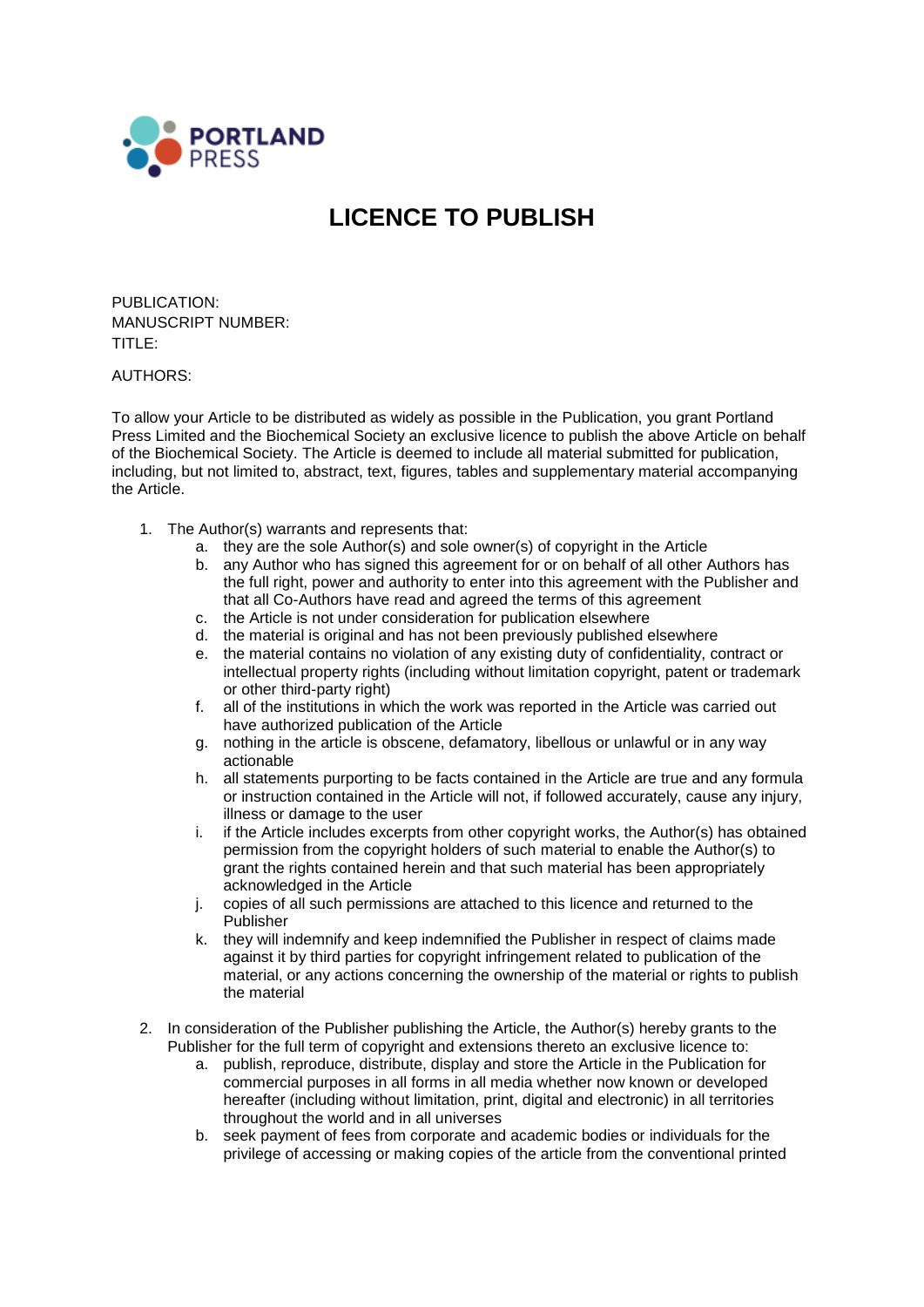form or from articles stored electronically, e.g. by document delivery services, pay per view or reprints

- c. translate the Article into other languages, create electronic links to third-party material wherever it may be situated; create adaptations, abstracts, summaries or extracts, or other derivative works based on the Article and exercise all of the rights set out in 2(a) and 2(b) above in such translations, electronic links, abstracts, summaries and extracts, or other derivative works, and license others to do any or all of the above.
- 3. Ownership of copyright remains with the Author(s) (or the Author(s)'s Employer if the Employer owns the copyright in the work) and provided that, when reproducing the Article or extracts from it, the provenance of the Publication (journal) is acknowledged in standard bibliographic citation form, the Author(s) retains the following non-exclusive rights:
	- a. to use the article as long as it is not sold or given away in ways which would conflict directly with the Publisher's commercial business interests
	- b. to reproduce the Article, in whole or in part, in any work of which they are the Author(s) so long as reproduced work is not sold or given away in ways which would conflict directly with the Publisher's commercial interests
	- c. to use the Article for the purposes of teaching at the academic organization at which they work, including use in course packs
	- d. to post an electronic version (Word or PDF) of the manuscript of the Article as accepted after peer review on the Author(s)'s own website or institutional repository twelve months after the Version of Record is in the public domain (provided that there is a hyperlink from the posted version to the Publication's (journal) website, together with the following text: 'The final version of record is available at [insert hyperlink to published Article on the journal site]'.

You need not seek permission from Portland Press Limited and the Biochemical Society to apply these rights.

Please note: The Author(s) is **not** permitted to post the Portland Press Limited PDF (Version of Record) of the Article online. See<http://www.howcanishareit.com/> for more information on sharing your article.

- 4. The Author(s) hereby authorizes the Publisher and the Biochemical Society at their own expense to act to defend their copyright if it believes that a third party is infringing or is likely to infringe copyright in the Article, although there is no obligation on Portland Press Limited and the Biochemical Society to act in this way. The Publisher and the Biochemical Society reserves the right to retain half of any damages awarded, after deducting their costs.
- 5. This agreement shall be governed by English law as if made and wholly performed in England and the parties agree to submit to the non-exclusive jurisdiction of the English Courts.

## Tick as appropriate:

 $\Box$ 

П

| (1) Copyright belongs to the Author(s) |  |  |
|----------------------------------------|--|--|

(2) Copyright belongs to the Employer(s)

If your Employer(s) (e.g. HMSO, CSIRO) claims copyright in this Article then this form must also be signed by a person authorized to sign for and on behalf of your Employer(s), as confirmation your Employer(s) accepts the terms and conditions of this licence

П. (3) The Article is in the public domain You certify that the Article is in the public domain (e.g. US Federal Government or Crown Copyright)

Signed for and on behalf of all the Author(s)/ $Employer(s)$ :

Date:  $\Box$ 

If you selected option (2) above, please enter Employer(s) names: \_\_\_\_\_\_\_\_\_\_\_\_\_\_\_\_\_\_\_\_\_\_\_\_\_\_\_\_